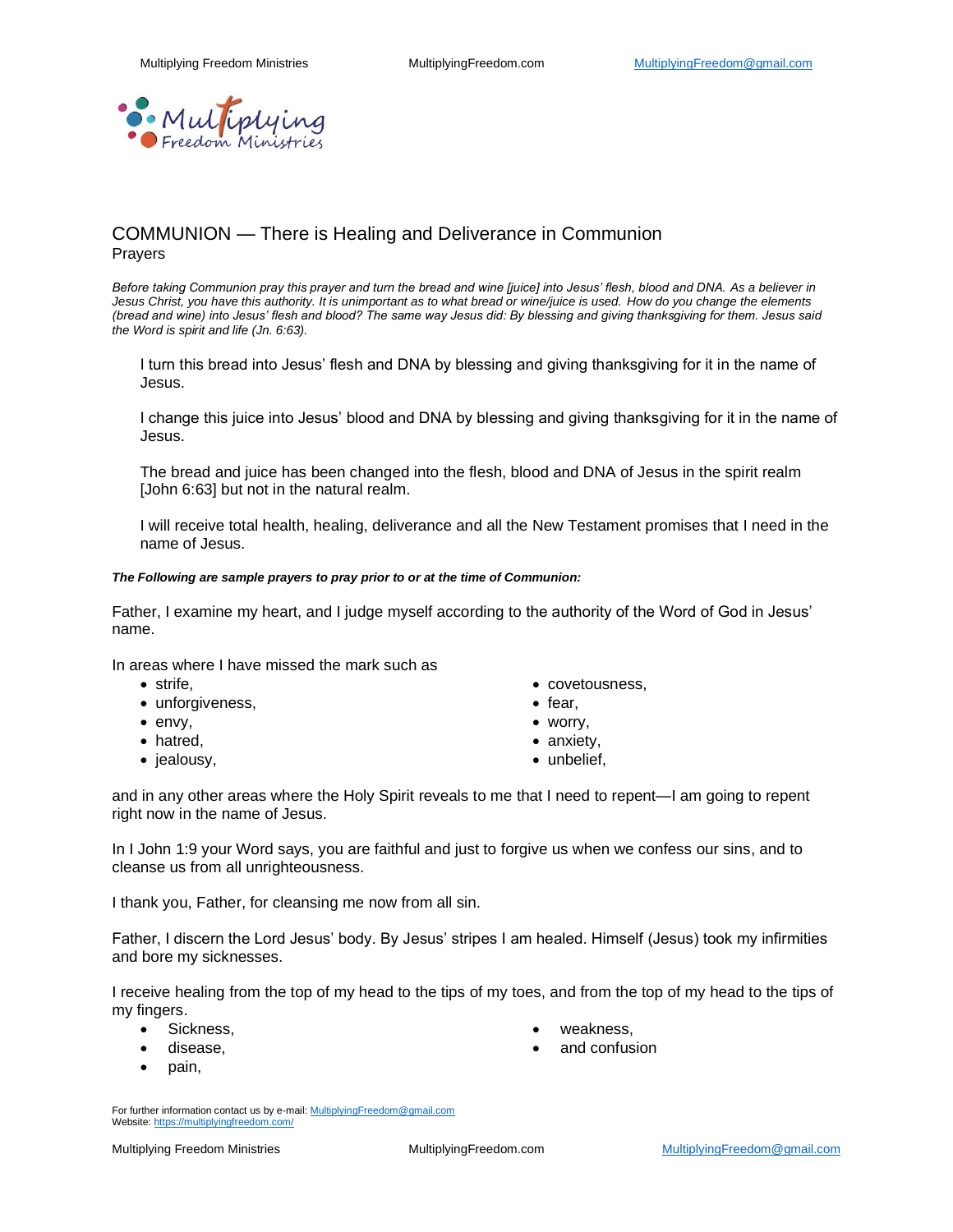

and command them to leave my mind and body and don't return in the name of Jesus.

Therefore, Lord, I do not eat of the bread (flesh) or drink of the cup (blood) unworthily, but I rightly discern the Lord's body by resisting anything that steals, kills or destroys from my life.

I am free from the works of Satan—spirit, soul, and body.

#### **Now hold the bread (flesh) in your hand and pray or confess,**

Father, I receive your anointing, power, presence, glory, fire, river of life, wisdom, knowledge, and grace to receive all my needs met in the name of Jesus.

Father, in the name of Jesus, I am discerning Jesus' body, and what was accomplished at the Cross for me to walk in every day.

- I take the blood of Jesus off of the altar and apply it to my spirit, soul, and body in Jesus' name. I receive the warm blood of Jesus flowing in my bloodstream.
- I decree that I am free from all sin, sickness, and disease in the name of Jesus.
- I live according to the blood covenant, and I am victorious in every area of life in Jesus' name. I have the warm blood of Jesus flowing in my bloodstream.
- I wash all sickness, weakness, bondage, and disease from every cell in my soul and body with the blood of Jesus in the name of Jesus.
- I walk behind the blood of Jesus, and I will live a life of victory in the name of Jesus.
- I decree that I am cleansed in every area of my soul and body through the blood of Jesus.
- I wash my feet, legs, arms, hands, organs, glands, cells, tissues, eyes, ears, heart, lungs and every area of my body with the cleansing blood of Jesus. I detoxify my soul and body and wash out all impurities with the blood of Jesus in Jesus' name.
- I take the blood of Jesus and cleanse my thought patterns, and I receive the mind of Christ in Jesus' name. I receive the peace of Jesus into every cell of my body. Peace, come into my soul and body in the name of Jesus.
- I receive the life and light out of the blood of Jesus into every cell of my soul and body, healing and delivering me from all sickness and disease in the name of Jesus.

#### *Now say this:*

"After the same manner also he took the cup, when he had supped, saying, This cup is the new testament in my blood: this do ye, as oft as ye drink it, in remembrance of me." *Now i take and drink the cup (blood), which is the blood of Jesus and it has sealed the blood covenant which is operating in me.*

Father, I give you thanks for all you have provided for me in Christ Jesus.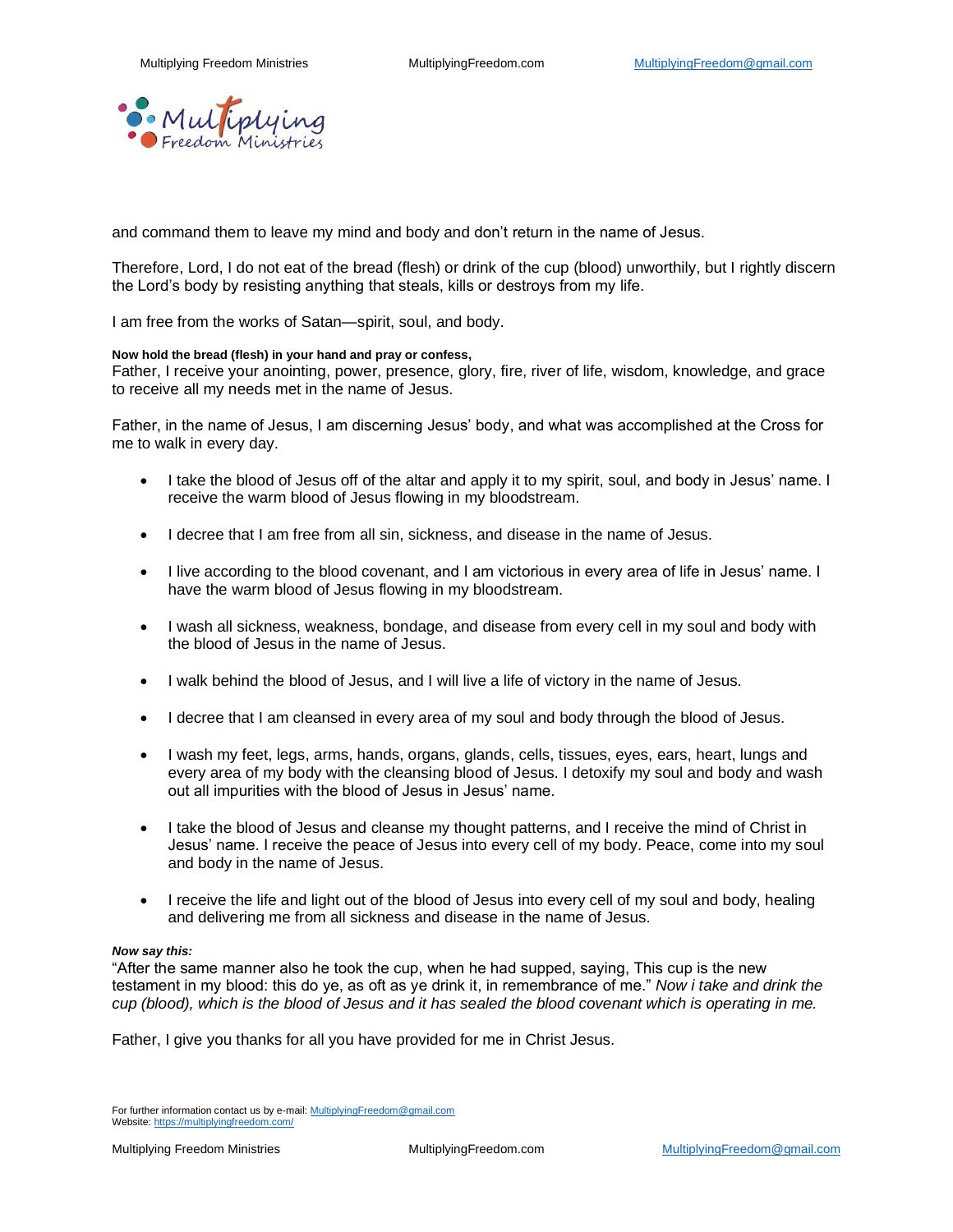

I confess this day that I am blessed of the Lord.

This covenant I entered into at my new birth is a covenant filled with thousands and thousands of promises.

All these promises belong to me, because of the shed blood of Jesus.

I receive these promises right now as part of my covenant rights, and I will continue to walk in them in the name of Jesus.

I am healed. I am redeemed. I am delivered from the authority of darkness.

By the stripes of Jesus I am healed, whole and healthy.

I am filled with God's wisdom, knowledge, grace, love, joy, peace, and strength.

I receive my youth renewed.

I receive the mind of Christ.

By Jesus' stripes I am healed.

I have the warm blood of Jesus flowing in my blood stream.

Everything I set my hand to prospers.

I am prospering in my home and in my business. I am prospering in my checking and savings accounts. I am prospering in my family, job, community, country, mind, and body. Thank you, Father, for prospering me and my family.

I receive the anointing, power, wisdom, knowledge, grace, ability, and freedom to receive healing, wholeness, deliverance, victory, and strength in every area of my life.

I am a quick believer and a quick receiver. I receive healing and health into every cell, gene, nerve, muscle, bone, tissue, organ, and gland in my body — and in every area of my life including my spirit, soul and body. Thank you, Jesus, for healing me.

I bind, lock-in and secure the flesh (bread) of Jesus and the blood of Jesus into all 100 trillion cells in my soul and body. The flesh, blood and DNA of Jesus is healing, delivering and strengthening every cell in my soul, mind and body, and all new future cells that come into my soul and body, and they will continue to heal me until I take Communion the next time.

I receive the flesh, blood and DNA of Jesus in all my cells and I am healed in Jesus' name.

I have the flesh, blood, and the DNA of Jesus, plus the Holy Spirit's anointing, fire, glory, strength, and His resurrecting healing power (Rom. 8:11) flowing in my bloodstream and secured to all 100 trillion cells in my soul and body.

For further information contact us by e-mail[: MultiplyingFreedom@gmail.com](mailto:MultiplyingFreedom@gmail.com) Website[: https://multiplyingfreedom.com/](https://multiplyingfreedom.com/)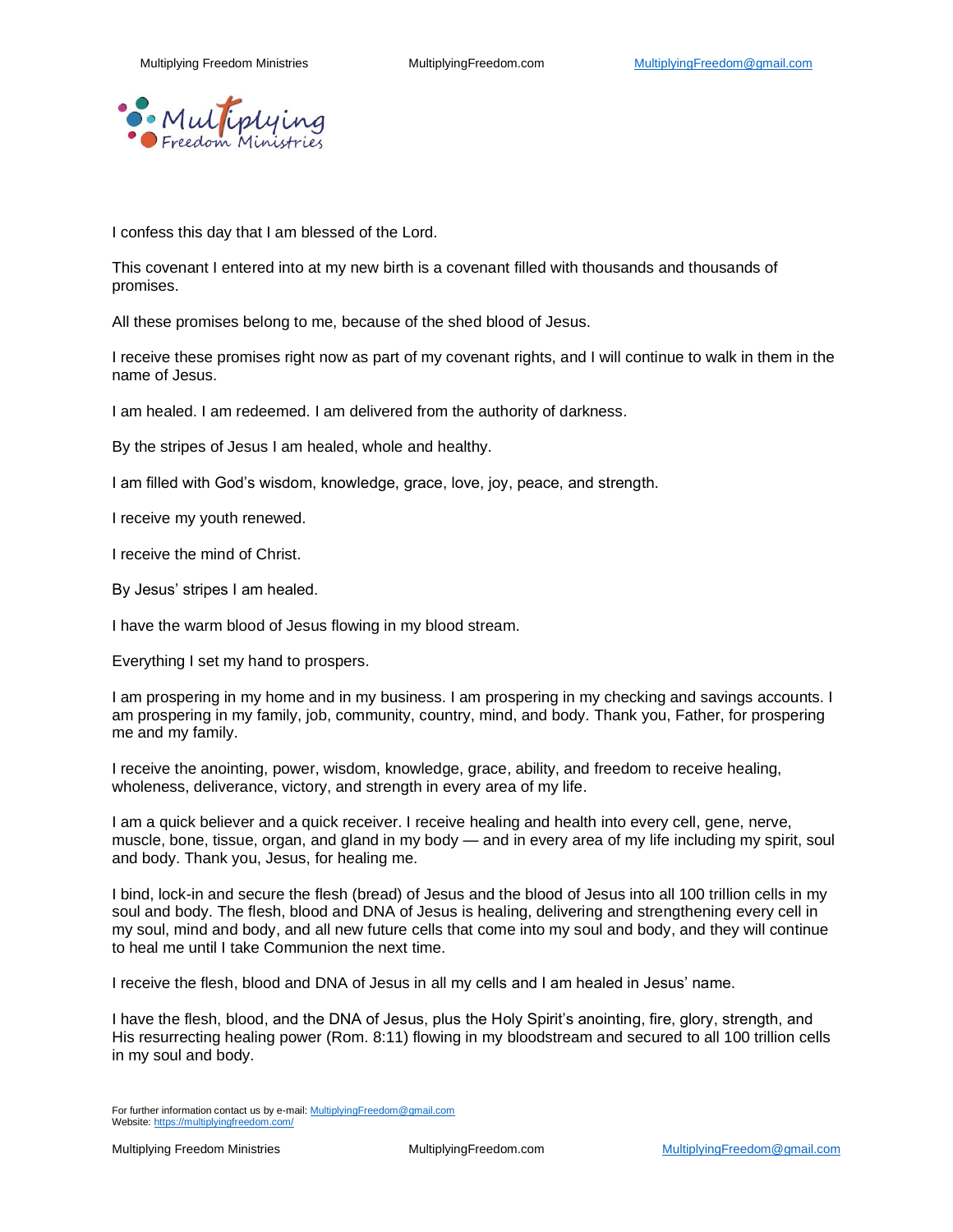

They are removing every sickness and disease from my soul and body, including anything that would kill, steal or destroy me, and all disease germs, viruses, parasites, infections, inflammations, weaknesses, toxins, growths, tumors, warts, and any other malfunctions in the name of Jesus.

They have healed my immune system and every organ, gland, cell, and all body and soul systems in the name of Jesus. They have replaced all defective and worn-out parts with brand new soul and body parts in the name of Jesus.

My youth has been renewed and my body chemistry is in perfect harmony and balanced in the name of

Jesus. I have a new body in the name of Jesus.

## HOW TO RECEIVE HEALING AND DELIVERANCE WHEN TAKING COMMUNION

- Take Communion as often as needed. If you have a major sickness take it daily.
- Read the Communion examples in Matt., Mk., Lk., I Cor. 11:24-32, and Jn. 6:34-65.
- Repent and get rid of all strife, unforgiveness, worry, negative thinking, wrong attitudes, and bring your thoughts in line with the Word of God.
- Turn the bread and wine into Jesus' flesh, blood and DNA by blessing or giving thanks for them.
- Take the bread [flesh of Jesus] and be very specific to claim and receive your healing in every area of need. Call your healing in by faith. If you will continue to call healing into your soul and body, then the flesh, blood and DNA of Jesus will continue to work for you day and night until you have what you want.
- Take the wine [blood of Jesus] and receive any promise in the New Testament that you need or want.
- Picture the flesh, blood and DNA of Jesus going into the area that needs to be healed or delivered until you have a manifestation of your complete healing and deliverance.
- There is healing, deliverance, peace, love, life, light, glory, freedom, joy, prosperity, favor, guidance, eternal life, wisdom, grace, knowledge, and all of God's promises in Communion. Call your answer in until you have it.